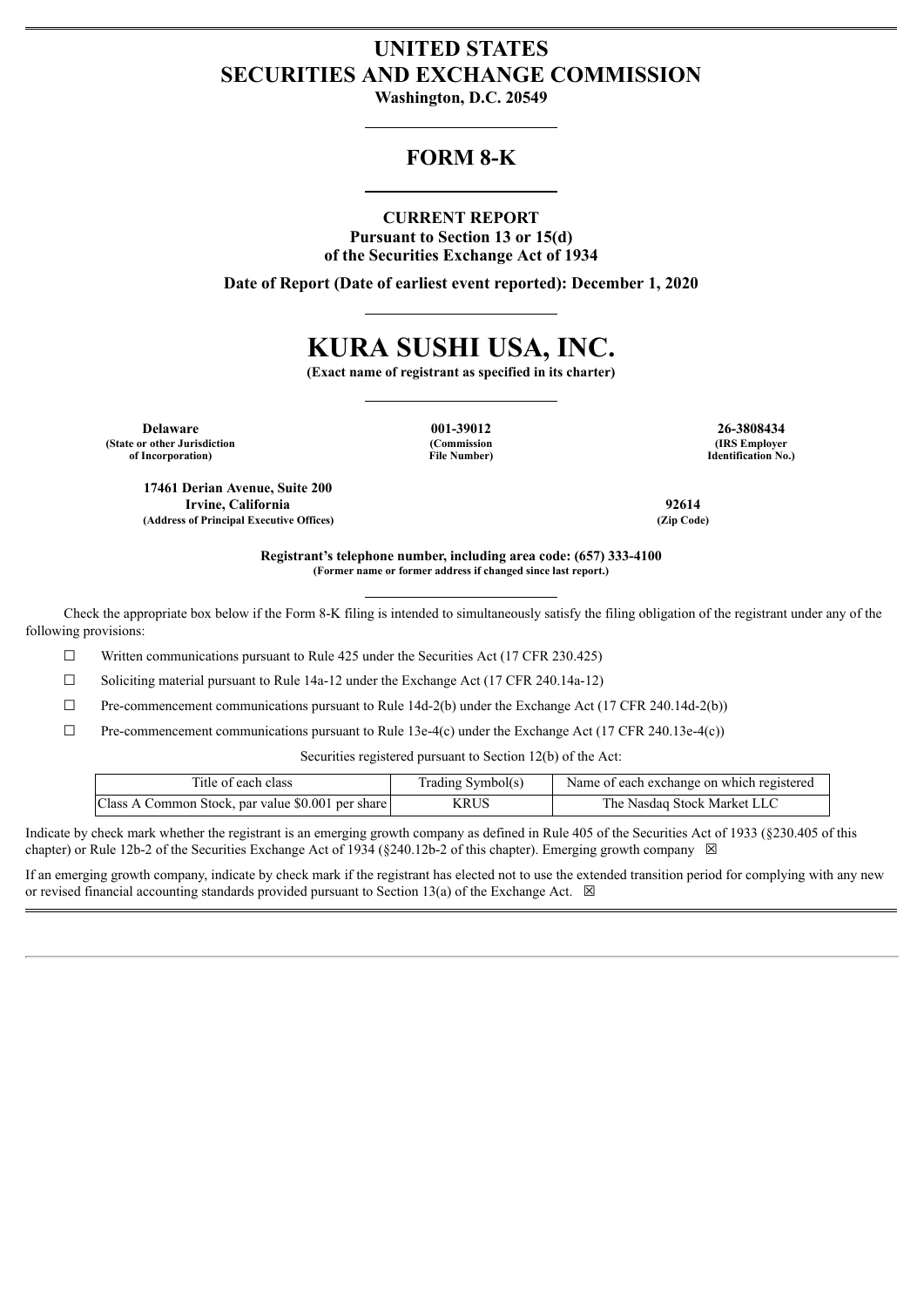#### Item 5.02 Departure of Directors or Certain Officers; Election of Directors; Appointment of Certain Officers; Compensatory Arrangements of **Certain Officers**

#### *Separation Agreement entered into with Former CFO*

On December 1, 2020, in connection with the resignation of Koji Shinohara, the former Chief Financial Officer of Kura Sushi USA, Inc. (the "Company") effective as of November 30, 2020, the Company and Mr. Shinohara entered into a confidential separation agreement and general release of claims (the "Separation Agreement") setting forth the terms of separation. Among other matters, the Separation Agreement provides for (a) a lump-sum cash severance payment by the Company in the total amount of approximately \$253,758.57, consisting of (i) one year of Mr. Shinohara's base salary in the amount of \$240,000 less applicable withholdings, and (ii) 12 months of COBRA premiums in the amount of \$13,758.57; and (b) a mutual release by Mr. Shinohara and the Company of any and all existing or potential claims against the other party, subject to customary exceptions, and (c) for Mr. Shinohara to be subject to certain restrictive covenants including protection of Company confidential information and non-disparagement. The foregoing summary of the Separation Agreement is qualified by reference to the Separation Agreement, which is filed herewith as Exhibit 10.1.

#### **Item 9.01 Financial Statements and Exhibits.**

#### *(d) Exhibits*

| Exhibit No. | <b>Description</b>                                                                                                                          |
|-------------|---------------------------------------------------------------------------------------------------------------------------------------------|
| 10.1        | Confidential Separation Agreement and General Release of Claims, dated December 1, 2020, between Kura Sushi USA, Inc. and Koji<br>Shinohara |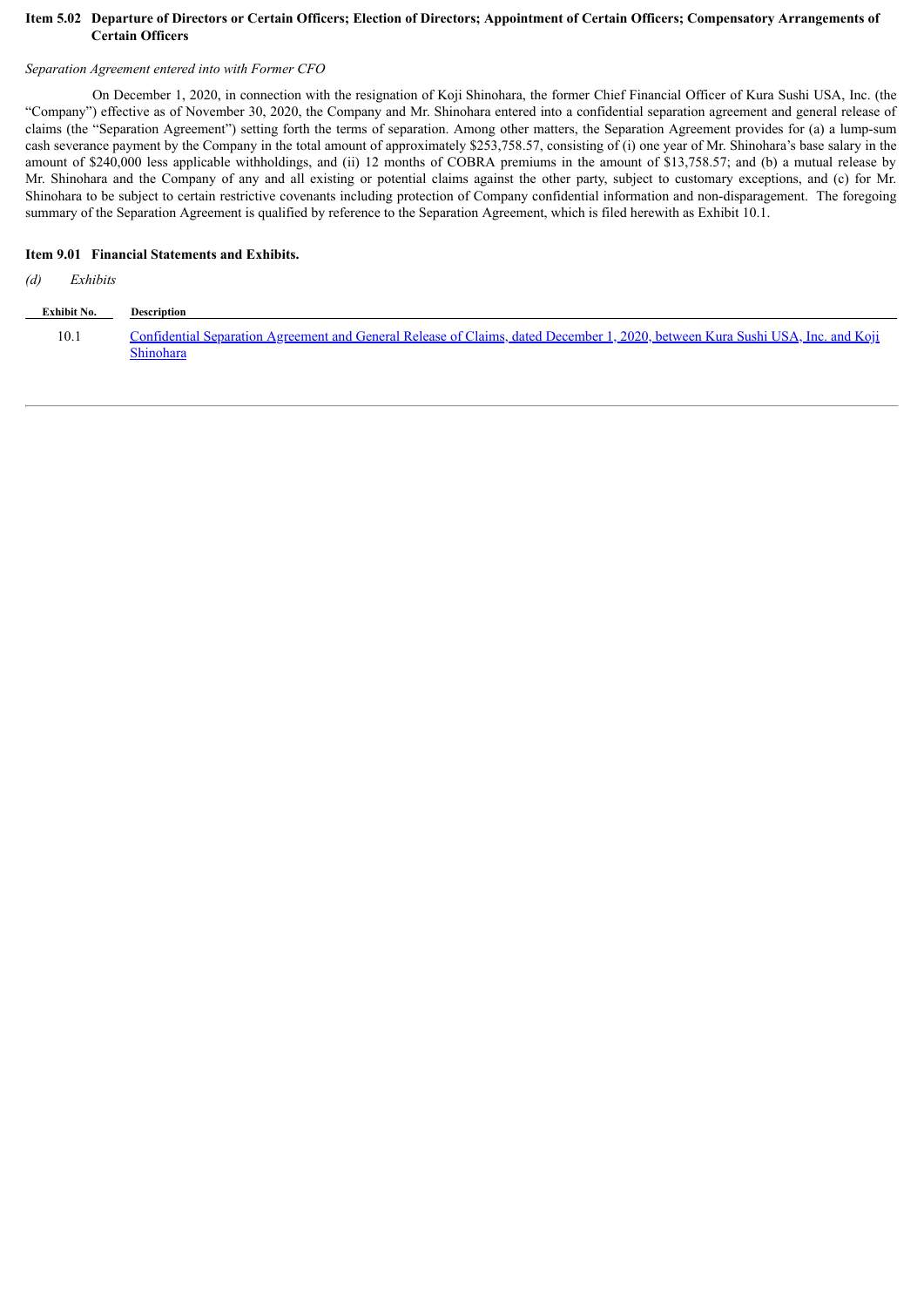#### **SIGNATURES**

Pursuant to the requirements of the Securities Exchange Act of 1934, the Registrant has duly caused this report to be signed on its behalf by the undersigned hereunto duly authorized.

KURA SUSHI USA, INC.

Name: Hajime Uba Title: Chairman, President and CEO

Date: December 3, 2020 By: /s/ Hajime Uba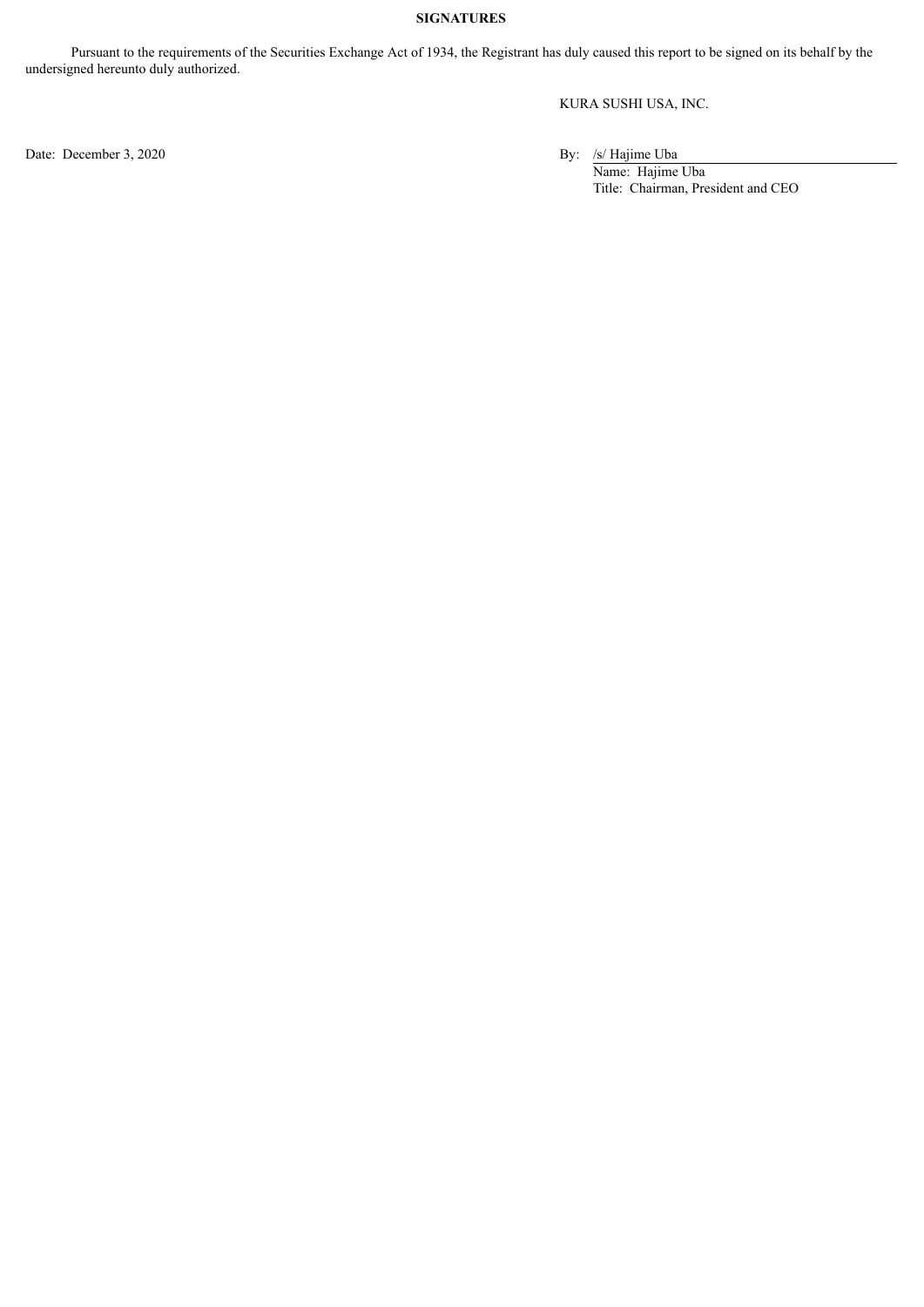#### **CONFIDENTIAL SEPARATION AGREEMENT AND GENERAL RELEASE OF CLAIMS**

<span id="page-3-0"></span>This Confidential Separation Agreement and General Release of Claims ("Agreement") is entered into by KOJI SHINOHARA ("Employee") and KURA SUSHI USA, INC., a Delaware corporation ("Employer").

WHEREAS, Employee's employment with Employer will end, effective November 30, 2020; and

WHEREAS, Employer and Employee desire to end their employment relationship in a manner mutually beneficial to both Parties.

NOW, THEREFORE, in consideration of the terms, conditions, and promises set forth herein, the Parties agree as follows:

#### **TERMS**

1. Resignation of Employment. Employee's last day of employment with Employer was November 30, 2020 ("Resignation Date"). Employee will be paid all of his final wages as of the Resignation Date, including any unused accrued vacation.

2. No Admission of Liability. Employer and Employee agree that nothing in this Agreement is an admission or evidence of any wrongdoing. This Agreement may not be introduced into evidence except in a proceeding to enforce it.

3. Severance Pay. In consideration of Employee's promises and releases in this Agreement, Employer agrees to provide Employee with severance pay in the lump sum amount of \$240,000 (Two Hundred Forty Thousand Dollars and No Cents) less all applicable withholdings required by law ("Severance Pay"), which is the equivalent of one year of Employee's annual base salary. The Severance Pay will be payable within 30 business days after the Effective Date of this Agreement (defined in Section 19.2 below), and provided that Employee continues to comply in all material respects with this Agreement.

4. Benefits. In further consideration of Employee's promises and releases in this Agreement, Employer agrees to provide Employee with COBRA coverage premium pay in the lump sum amount of \$13,758.57 (Thirteen Thousand Seven Hundred Fifty Eight Dollars and Fifty Seven Cents) ("COBRA Premium Pay"), which is the equivalent of twelve (12) months of Employee's out-of-pocket expense for continuing health benefits under COBRA, or state law equivalent, through November 30, 2021, provided that Employee timely elects COBRA coverage. Employee will be notified in writing of the benefits that may be continued under COBRA and of the terms, conditions, and limitations of such continuance. In addition, and notwithstanding his resignation, Employee may be eligible to receive Unemployment Insurance Benefits, any claim for which Employer will not contest.

5. Entire Compensation. Employee agrees that the Severance Pay, COBRA Premium Pay and Employer's promise not to contest any claim for Unemployment Insurance Benefits by

CONFIDENTIAL SEPARATION AGREEMENT AND GENERAL RELEASE OF CLAIMS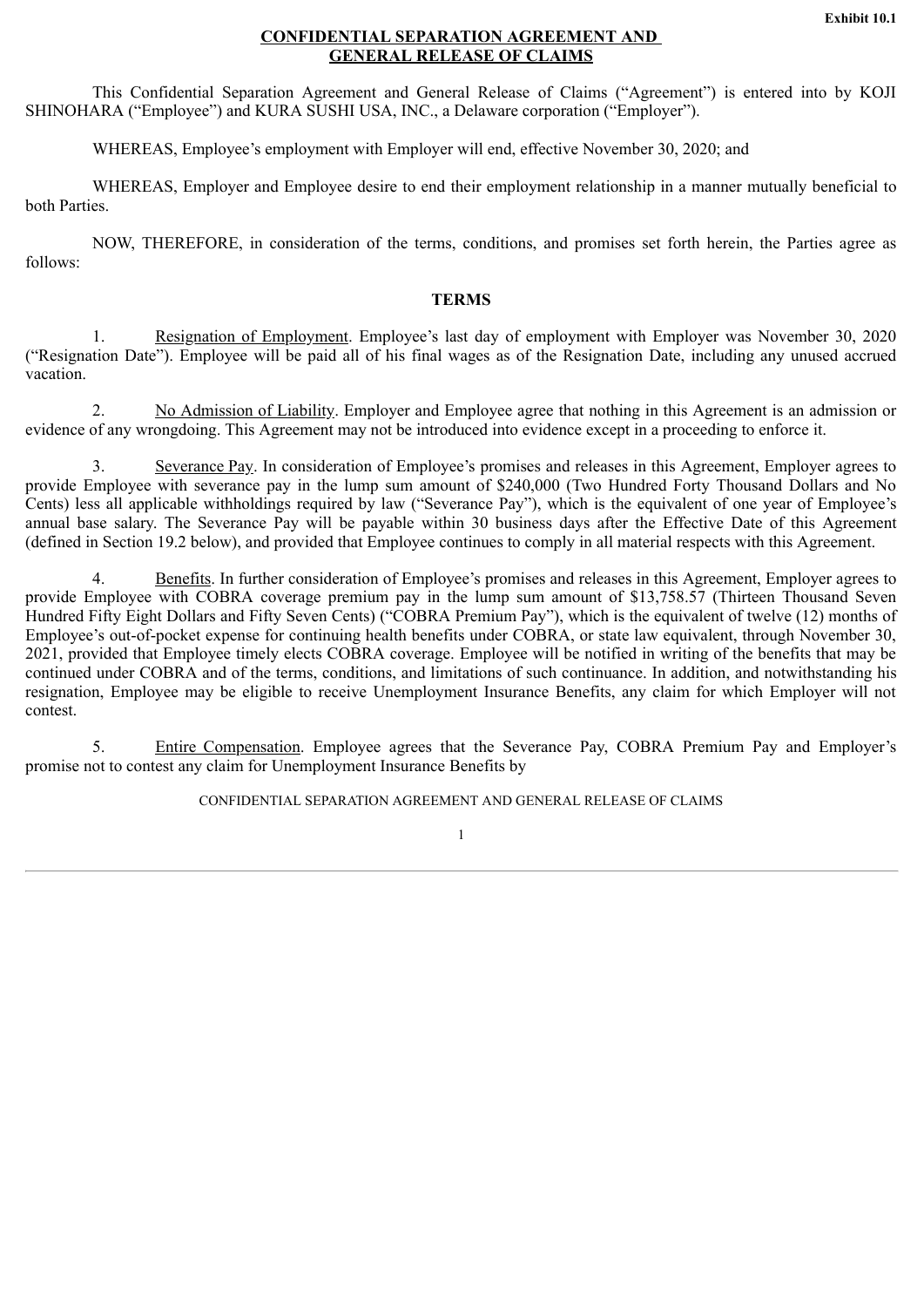Employee, as provided in paragraphs 3 and 4, will be the entire consideration provided to him under this Agreement, and that he will not seek any further remuneration from Employer for any other wages, damages, injuries, penalties, expenses, actions, attorneys' fees or costs either individually or as part of a class in connection with the matters encompassed by the Agreement and/or arising out of his employment relationship with Employer and/or the termination thereof.

6. No Filings. Employee represents that he has not filed any action, claim, charge, or complaint against Employer, with any local, state, or federal agency or in any court.

Accord and Satisfaction. As a material condition to the Consideration Employee receives under this Agreement, Employee represents and warrants that he has been paid for all hours worked, that he has been paid for all accrued and unused vacation, that he has received all compensation (including but not limited to all salary, bonuses, incentive stock options, and all compensation pursuant to any short-term incentive plans, equity incentive plans and employee benefits plans) to which he is entitled, that he has been reimbursed for all expenses to which he is entitled, and that he received all accurate itemized wage statements to which he is entitled. To the extent any other compensation and/or benefits other than under this Agreement may exist or be claimed to exist for Employee, this Agreement and the consideration hereunder expressly are agreed to and will constitute an accord and satisfaction of any and all such claims and/or obligations.

#### 8. Complete Releases.

8.1.Employer, for itself and each of its past, present and future parents, subsidiaries, affiliates, divisions, companies, joint ventures, and entities or individuals acting under, by, through, or in concert with Employer, including but not limited to its past and present owners, officers, directors, board members, employees, shareholders, insurers, agents, and attorneys and their respective predecessors, successors and assigns, releases, acquits, and forever discharges Employee and his heirs, representatives, agents, attorneys, executors, administrators, successors, and assigns (all of whom are herein collectively referred to as "Shinohara Releasees"), from any and all actions, causes of action, grievances, obligations, costs, expenses, damages, losses, claims, liabilities, suits, debts, demands, and benefits (including attorneys' fees and costs), of whatever character, in law or in equity, known or unknown, suspected or unsuspected, matured or unmatured, of any kind or nature whatsoever, based on any act, omission, event, occurrence, or nonoccurrence from the beginning of time to the date Employer signs this Agreement, including, but not limited to any claims or causes of action arising out of or in any way relating to Employee's employment with Employer and/or the termination thereof.

8.2.Employee, for himself and his heirs, representatives, agents, attorneys, executors, administrators, successors and assigns, releases, acquits, and forever discharges Employer and each of its past, present and future parents, subsidiaries, affiliates, divisions, companies, joint ventures, and entities or individuals acting under, by, through, or in concert with Employer, including but not limited to each of their respective past and present owners, officers, directors, board members, employees, shareholders, insurers, agents, and attorneys and their respective predecessors, successors and assigns (all of whom are herein collectively referred to as "Kura Sushi Releasees"), from any and all actions, causes of action, grievances, obligations, costs, expenses, damages, losses, claims, liabilities, suits, debts, demands, and benefits (including

#### CONFIDENTIAL SEPARATION AGREEMENT AND GENERAL RELEASE OF CLAIMS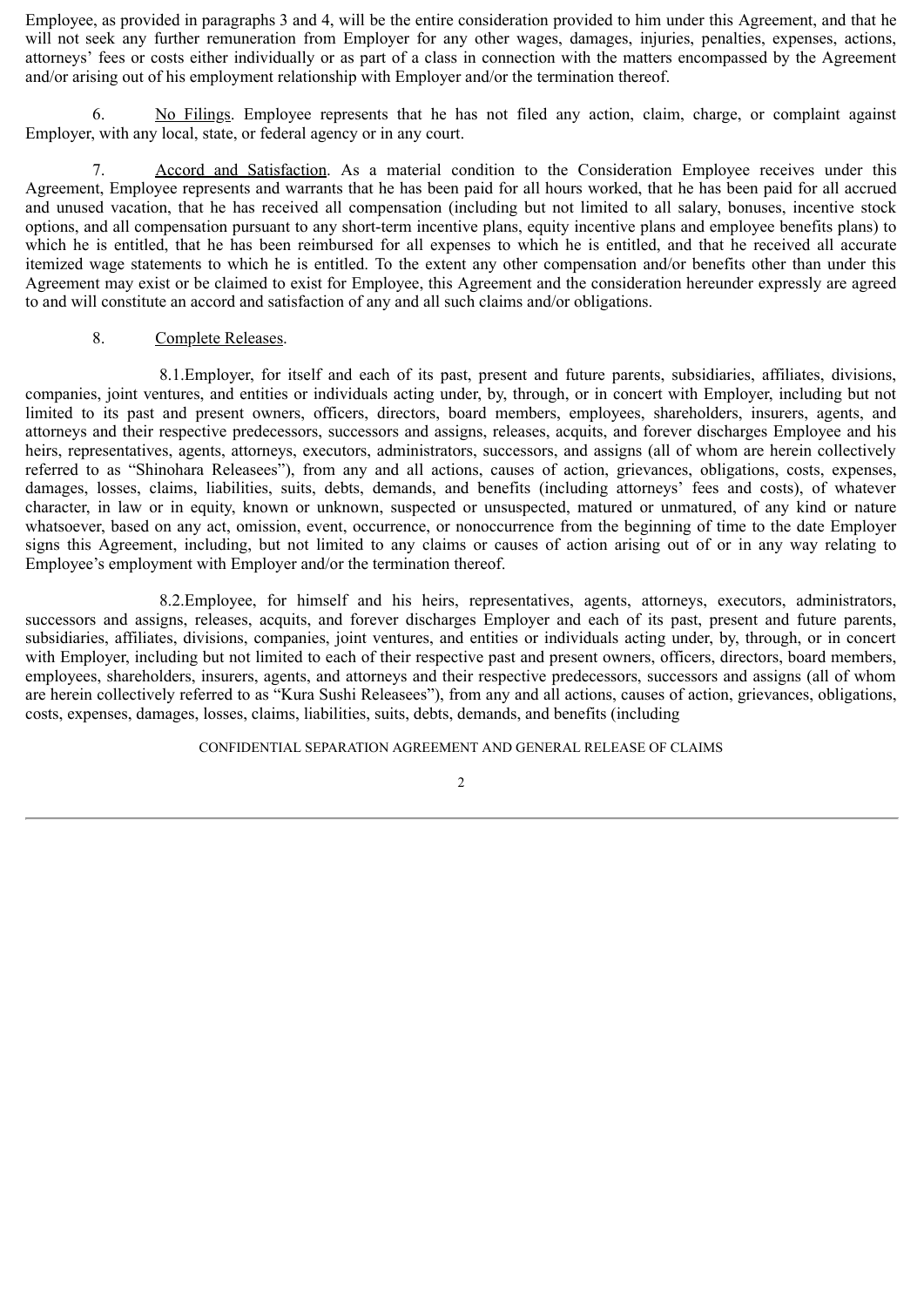attorneys' fees and costs), of whatever character, in law or in equity, known or unknown, suspected or unsuspected, matured or unmatured, of any kind or nature whatsoever, based on any act, omission, event, occurrence, or nonoccurrence from the beginning of time to the date Employee signs this Agreement, including, but not limited to any claims or causes of action arising out of or in any way relating to Employee's employment with Employer and/or the termination thereof.

Employee agrees that this release of claims includes, but is not limited to, claims that Employer or any of the Kura Sushi Releasees:

8.3.Violated or breached any personnel policies, handbooks, contracts of employment (oral or written), implied contracts, any other contracts or agreements, bonus or incentive plans, severance pay agreements, confidentiality agreements, or covenants of good faith and fair dealing.

8.4.Discriminated against, retaliated against, or harassed Employee on the basis of age, race, color, sex, national origin, ancestry, disability, medical condition, religion, marital status, parental status, sexual orientation, veteran status, entitlement to benefits, or any other characteristic protected by any applicable local, state or federal law, ordinance or regulation, including but not limited to the California Fair Employment and Housing Act, the California Unruh Act, Title VII of the Civil Rights Act of 1964, as amended, the Civil Rights Act of 1966, the Civil Rights Act of 1971, the Civil Rights Act of 1991, the Age Discrimination in Employment Act of 1967, as amended by the Older Workers Benefit Protection Act (the "ADEA"), the Americans with Disabilities Act, the Family Medical Leave Act, the California Constitution, the California Labor Code, the California Government Code, and the California Civil Code.

8.5.Violated public policy or common law, including but not limited to claims for retaliatory discharge, whistleblowing, hiring or supervision, severance pay, breach of contract, wrongful termination, tort, personal injury, invasion of privacy, defamation, intentional infliction of emotional distress, negligent infliction of emotional distress, adverse employment/personnel action, intentional interference with contract, negligence, detrimental reliance, concealment, fraud, misrepresentation, and/or promissory estoppel or any other common law tort, battery or contract causes of action.

8.6.Violated any other federal, state or local law, ordinance or regulation, including but not limited to any claim for wages and/or penalties under the California Labor Code, claim to entitlement to any pay, claim to attorneys' fees and/or costs incurred, wrongful denial of disability benefits or retirement benefits under Employer benefit plans, the Employee Retirement Income Security Act, the National Labor Relations Act, the Industrial Welfare Commission, the California Family Rights Act, and/or California Business & Professions Code section 17200.

9. Release of Age Claims. Employee understands that the release set forth above includes a release and waiver of any claims Employee may have under the ADEA against the Kura Sushi Releasees prior to and including the date this Agreement is executed by Employee. Employee understands that the ADEA is a federal statute that prohibits discrimination on the basis of age in employment, benefits and benefit plans. Employee acknowledges that he has been given a reasonable period of time to consider this Agreement and the release paragraph. **Employee further understands that by signing this Agreement he is in fact waiving, releasing and**

CONFIDENTIAL SEPARATION AGREEMENT AND GENERAL RELEASE OF CLAIMS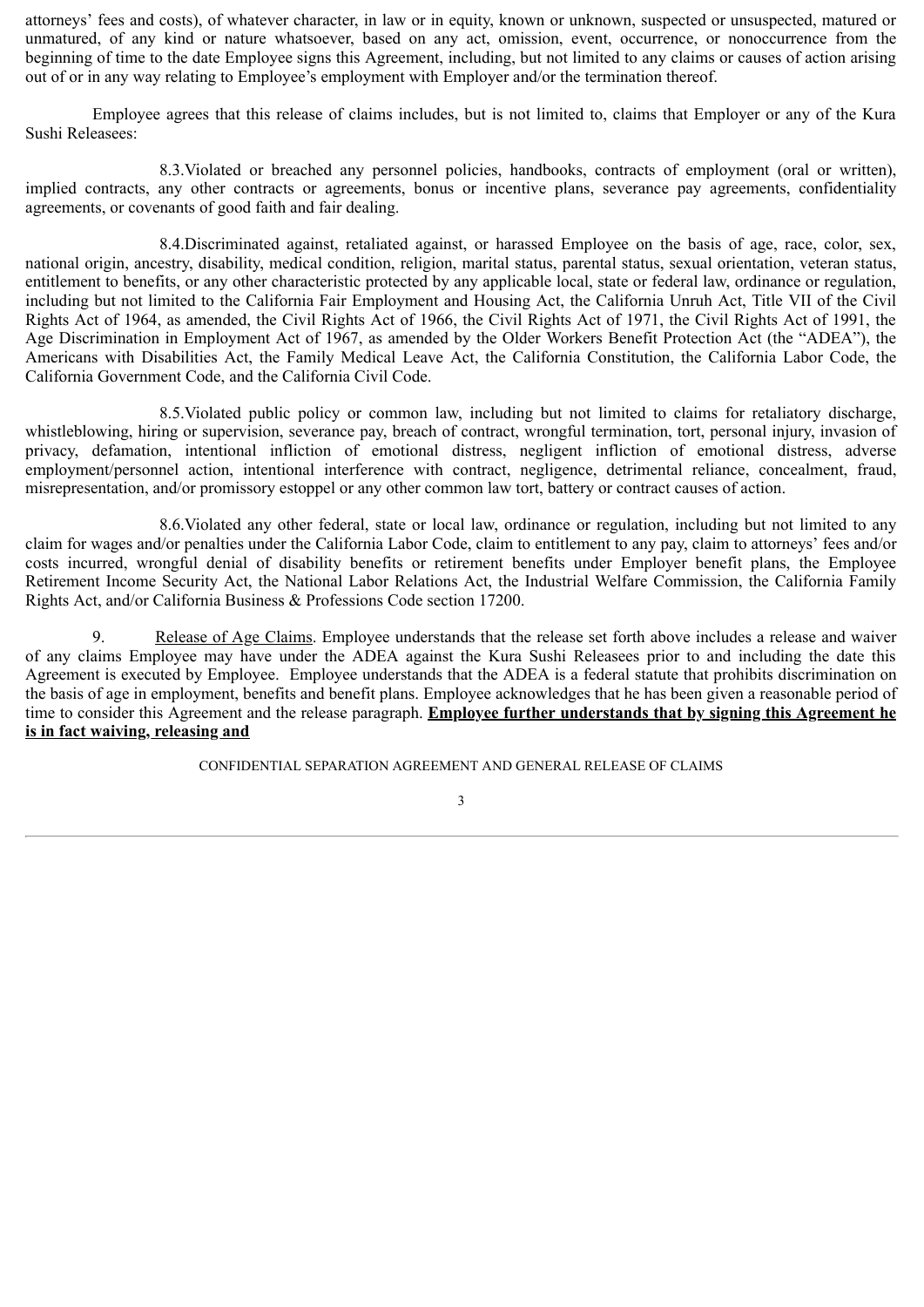#### **forever giving up any claim under the ADEA (subject to the Revocation Period set forth in Paragraph 19) that may have existed on or prior to the date upon which Employee executes this Agreement.**

10. Claims Not Released. This Agreement does not release: (i) any claims for reimbursement of business expenses owed to Employee pursuant to California Labor Code § 2802, provided, however, that Employee hereby represents that all necessary expenditures or losses covered by  $\S 2802$  have been submitted in accordance with Employer's policy prior to the date Employee signs this Agreement; (ii) any pending claims for workers' compensation benefits that have been submitted in writing to Employer prior to November 30, 2020; (iii) any claim for unemployment compensation; and (iv) Employee's right to enforce this Agreement. This Agreement also does not release any other claim or abridge any legal right that as a matter of law cannot be released or abridged by private agreement between Employer and Employee.

11. Government Agencies; Waiver of Money Damages. Nothing in this agreement (including without limitation the confidentiality and non-disparagement provisions) limits Employee's right, where applicable, to file or participate in an investigative proceeding of any federal, state, self-regulatory or local governmental agency, provided however, that by signing this Agreement, Employee waives the right to seek or receive any monetary damages or individual relief based upon any claim that might be asserted arising out of Employee's employment with Employer. Notwithstanding the foregoing sentence, nothing within this paragraph limits Employee's right to receive any award for information provided to the Securities and Exchange Commission in connection with any whistleblower action to report possible violations of the securities laws.

12. Workers' Compensation. Employee expressly represents and warrants that he has not suffered a workplace injury and has no intention of filing and/or pursuing any claim for workers' compensation benefits against Employer. Employer expressly relies on Employee's representation as a material inducement to enter into this Agreement.

13. General Release Extends to Both Known and Unknown, Suspected and Unsuspected Claims. Employee irrevocably and unconditionally releases all claims he may have against Employer or any of the Kura Sushi Releasees prior to the date of execution of this Agreement. Therefore, Employee's general release is intended to be effective as a general release of and bar to all claims stated in Paragraph 8, including claims that Employee knows about or suspects, as well as those that Employee does not know about or does not suspect. Employee understands the significance of this release of unknown and unsuspected claims and his waiver of statutory protection against a release of unknown and/or unsuspected claims. Employee expressly waives any rights he may have under California Civil Code section 1542, or similar statutes. Section 1542 provides:

#### **"A GENERAL RELEASE DOES NOT EXTEND TO CLAIMS WHICH THE CREDITOR OR RELEASING PARTY DOES NOT KNOW OR SUSPECT TO EXIST IN HIS OR HER FAVOR AT THE TIME OF EXECUTING THE RELEASE, WHICH IF KNOWN BY HIM OR HER MUST HAVE MATERIALLY AFFECTED HIS OR HER SETTLEMENT WITH THE DEBTOR OR RELEASED PARTY."**

CONFIDENTIAL SEPARATION AGREEMENT AND GENERAL RELEASE OF CLAIMS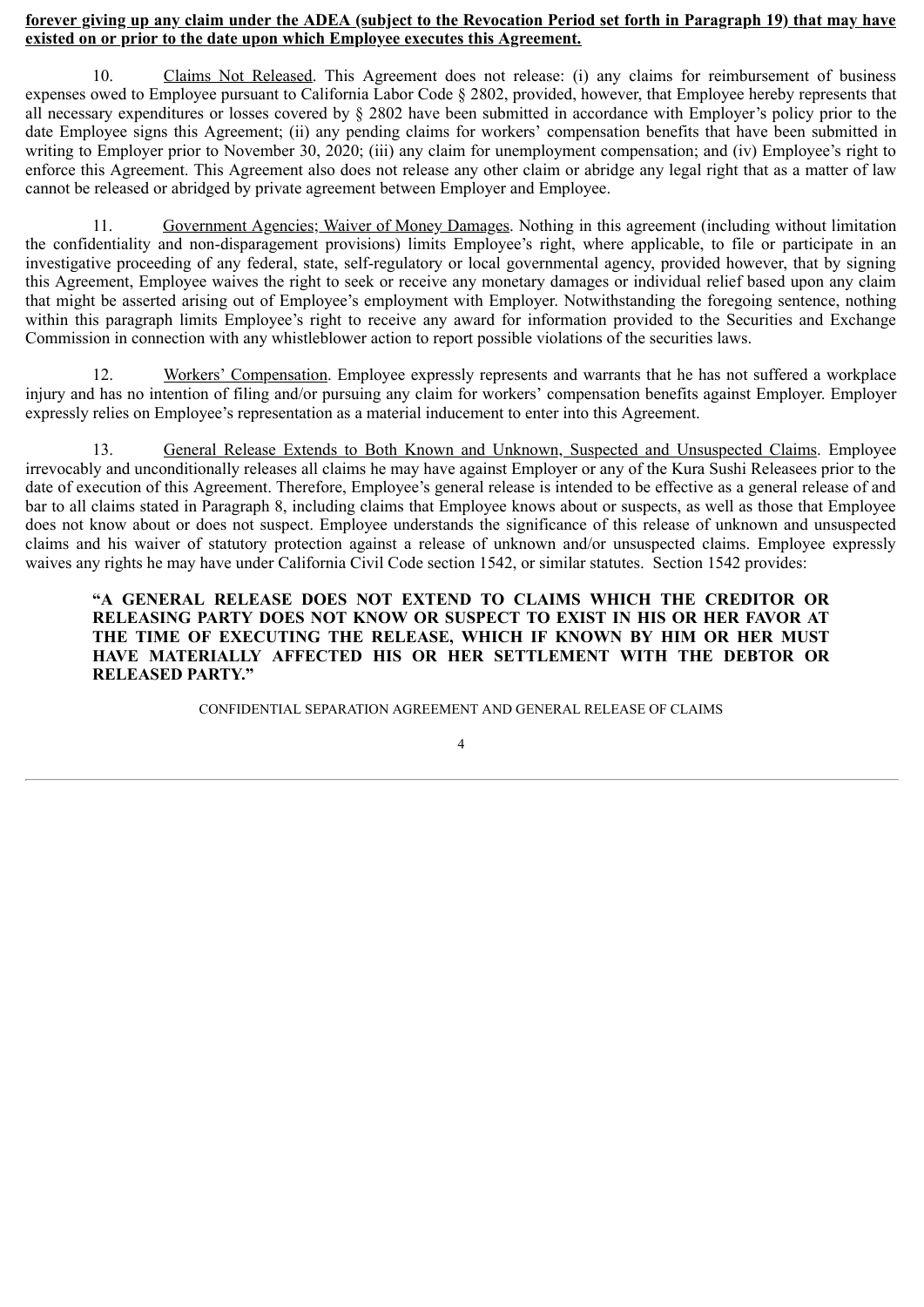#### 14. Employee Covenants.

14.1 Confidentiality/Non-Disclosure of This Agreement. Employee will keep confidential and not publicize or disclose the amount of the Severance Pay, COBRA Premium Pay, or the terms of this Agreement in any manner whatsoever except as necessary to effectuate the terms of the Agreement, other than to the following: (1) his spouse; (2) his attorneys; (3) his accountants; (4) his tax consultants or financial advisors; (5) his physician(s) or therapist(s) in a confidential physician-patient communication; (6) an agency of the United States or California government, including, but not limited to, Medicare, Social Security, and/or the Employment Development Department; and (7) such other representatives or entities required by law and/or court order. With respect to those referred to in subparts (1) through (5), Employee agrees that he will inform them that the information is strictly confidential and may not be reviewed, discussed or disclosed, orally or in writing with any other person, organization or entity.

If Employee is required by law or court order to disclose this Agreement, Employee must notify Employer in writing at least seven (7) business days prior to the disclosure to provide it with the opportunity to object to the disclosure unless the court or agency requiring the disclosure prohibits him from doing so. Such written notification shall be sent to:

> Squire Patton Boggs (US) LLP 555 S. Flower Street, 31st Floor Los Angeles, CA, 90071 Attention: Hiroki Suyama, Esq. hiroki.suyama@squirepb.com

Employee agrees to cooperate with Employer should Employer decide to object to the disclosure of the terms of this Agreement and/or the amount of consideration. This confidentiality agreement specifically includes, but is not limited to, an obligation, on the part of Employee and his attorneys and other representatives and his family members, not to disclose, or cause to be disclosed, the terms of the Agreement to any current or former employee of Employer or any affiliate of Employer, or to any individual associated with the press or media. Employee agrees that he shall be responsible and liable for making any disclosure prohibited by this Paragraph. Nothing in this agreement is intended to or will be used in any way to limit employees' rights to communicate with a government agency, as provided for, protected under or warranted by applicable law.

14.2 Confidential Information. Employee will not, except as authorized by Employer in writing or as required by any law, rule, or regulation after providing prior written notice to Employer within sufficient time for Employer to object to production or disclosure or quash subpoenas related to the same, directly or indirectly, use for his benefit or for the benefit of others, or disclose to any other person, firm, or company, any secret or confidential and proprietary information, knowledge or data of Employer or that of third parties obtained by Employee during the period of his employment with Employer. "**Confidential Information**" includes, but is not limited to, all information not generally known to the public, in spoken, printed, electronic or any other form or medium, relating directly or indirectly to: business processes, practices, methods, policies, plans, publications, documents, research, operations, services, strategies, techniques, agreements, contracts, terms of agreements, transactions,

CONFIDENTIAL SEPARATION AGREEMENT AND GENERAL RELEASE OF CLAIMS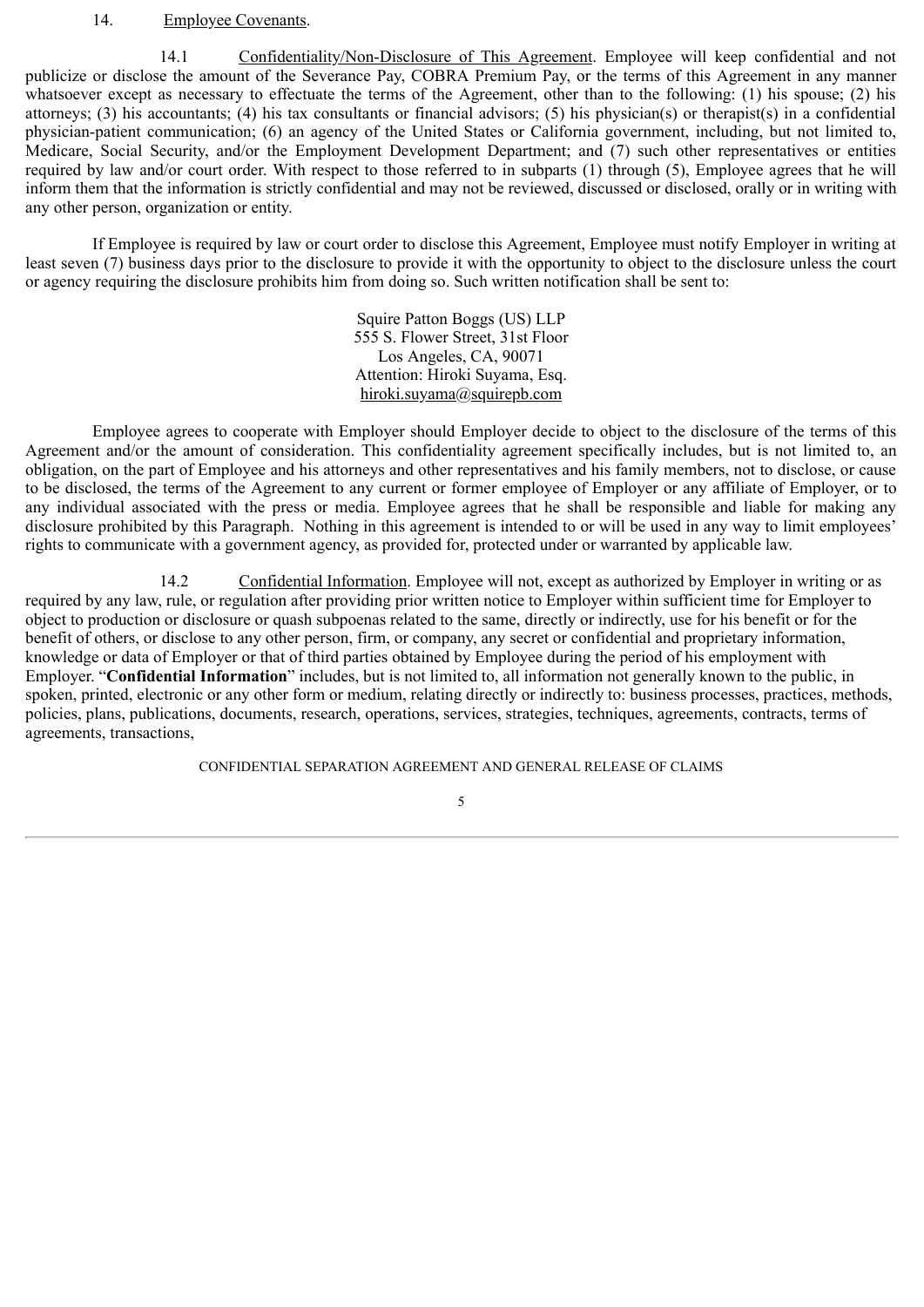potential transactions, negotiations, pending negotiations, know-how, trade secrets, computer programs, computer software, applications, operating systems, software design, web design, work-in-process, databases, manuals, records, articles, systems, material, sources of material, supplier information, vendor information, financial information, results, accounting information, accounting records, legal information, marketing information, advertising information, pricing information, credit information, design information, payroll information, staffing information, personnel information, employee lists, supplier lists, vendor lists, developments, reports, internal controls, security procedures, graphics, drawings, sketches, market studies, sales information, revenue, costs, formulae, notes, communications, algorithms, product plans, designs, styles, models, ideas, audiovisual programs, inventions, unpublished patent applications, original works of authorship, discoveries, experimental processes, experimental results, specifications, customer information, customer lists, manufacturing information, factory lists, distributor lists, and buyer lists of the Company or any of its affiliates or businesses or any existing or prospective customer, supplier, investor or other associated third party, or of any other person or entity that has entrusted information to the Company in confidence. Employee understands that the above list is not exhaustive, and that Confidential Information also includes other information that is marked or otherwise identified as confidential or proprietary, or that would otherwise appear to a reasonable person to be confidential or proprietary in the context and circumstances in which the information is known or used. Employee understands and agrees that Confidential Information includes information developed by him in the course of his employment by Employer as if Employer furnished the same Confidential Information to Employee in the first instance. Confidential Information shall not include information that is generally available to and known by the public at the time of disclosure to Employee; provided that, such disclosure is through no direct or indirect fault of Employee or person(s) acting on Employee's behalf.

14.3. Disclosure of Trade Secrets. Employee may not be held criminally or civilly liable under any federal or state trade secret law for the disclosure of a trade secret that: (a) is made (i) in confidence to a federal, state, or local government official, either directly or indirectly, or to an attorney; and (ii) solely for the purpose of reporting or investigating a suspected violation of law; or (b) is made in a complaint or other document that is filed under seal in a lawsuit or other proceeding.

14.4. Use of Trade Secret Information in Anti-Retaliation Lawsuit. If Employee files a lawsuit against Employer for retaliation by Employer for reporting by Employee of a suspected violation of law, Employee may disclose the trade secret to Employee's attorney and use the trade secret information in the court proceeding, if Employee: (a) files any document containing the trade secret under seal; and (b) does not disclose the trade secret, except pursuant to court order.

14.5 Non-Disparagement. The Parties will not make any disparaging or defamatory comments about each other. Specifically, Employee agrees not to disparage any Kura Sushi Releasees, its or their officers, directors, employees or agents, or concerning its or their businesses, products, services, methods of doing business, or employment practices. Likewise, Employer agrees not to disparage any Shinohara Releasees, heirs, agents or representatives concerning Employee's personal affairs, employment, or business practices. This is not intended

CONFIDENTIAL SEPARATION AGREEMENT AND GENERAL RELEASE OF CLAIMS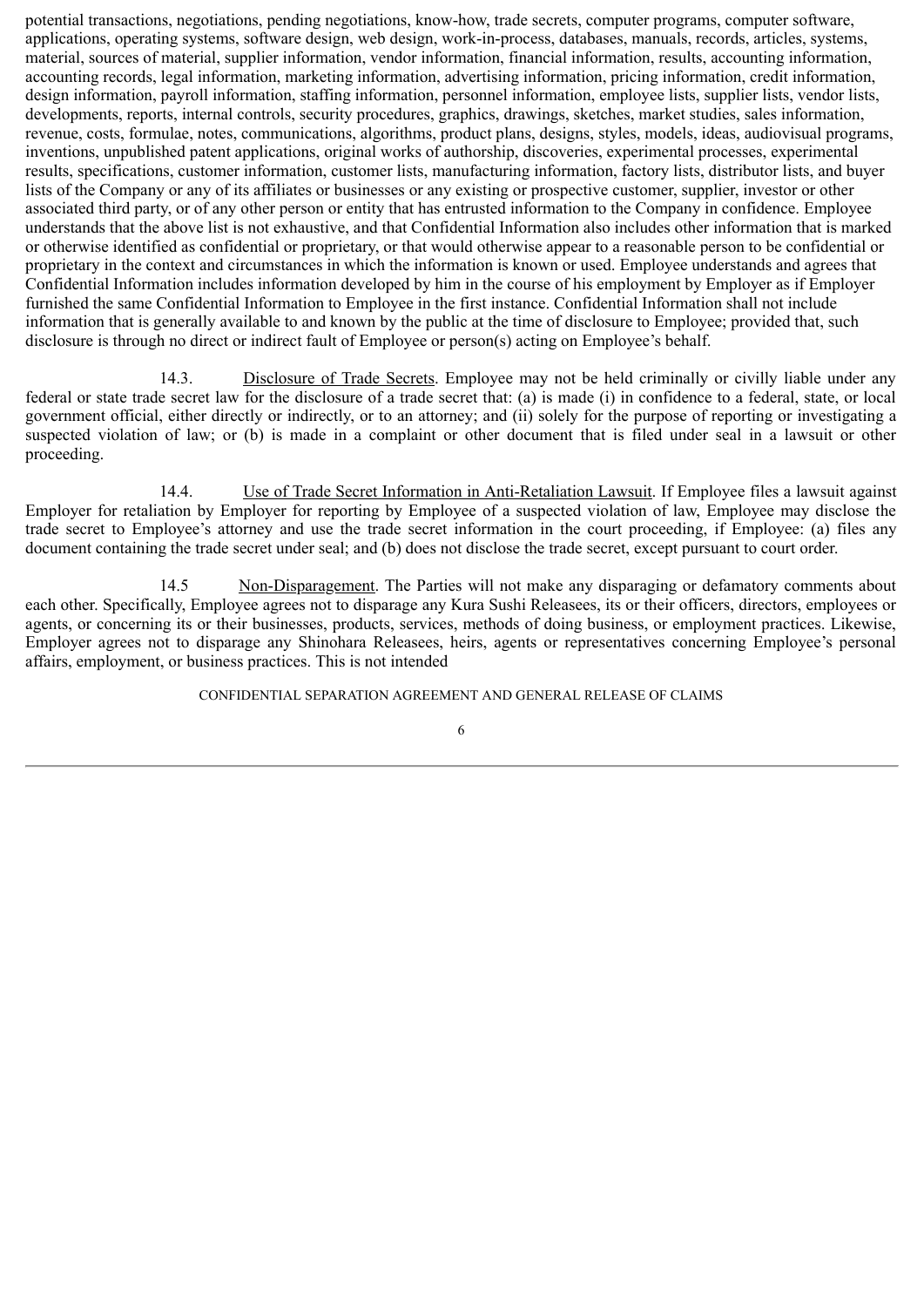in any way to prohibit, limit or otherwise restrict the Parties' truthful statements or testimony as required by law at any deposition, hearing, or other legal proceeding.

14.6 Return of Documents and Property. Any documents and property in any way related to Employer and/or its businesses remain the sole and exclusive property of Employer. Employee will immediately return to Employer all such documents and property in his possession including, but not limited to, any office keys, Employer issued technology devices, *e.g*., phones and laptops, electronic storage devices, *e.g*., thumb and flash drives, and all Employer sales, marketing, promotional, and other materials and documents.

14.7 Cooperation. The Parties agree that certain matters in which Employee has been involved during Employee's employment may need Employee's cooperation with Employer in the future. Accordingly, for a period of 3 months after November 30, 2020, to the extent reasonably requested by Employer, Employee shall cooperate with Employer regarding matters arising out of or related to Employee's service to Employer. Employer shall reimburse Employee for reasonable expenses incurred in connection with this cooperation.

15. Neutral Reference. Employee will direct any inquiries regarding his employment with Employer to Employer's Human Resources Department for response, which will be limited to Employee's dates of employment and last position held.

16. No Attorneys' Fees and Costs. The Parties agree that they will bear their own respective costs and fees, including attorneys' fees, in connection with the negotiation and execution of this Agreement.

17. No Representations. The Parties acknowledge that, except as expressly set forth herein, no representation of any kind or character has been made to induce the execution of this Agreement.

No Modification or Waiver. No modification or waiver of the terms of this Agreement will be effective unless it appears in a writing signed by all Parties to this Agreement.

19. Time Consideration and Revocation Period. Employee acknowledges and agrees that: (i) a written copy of this Agreement has been received by Employee and Employee has had adequate opportunity personally to review the contents of this Agreement; (ii) Employee fully understands its contents; (iii) Employee has been advised to consult an attorney before signing it; and (iv) Employee is entering into this Agreement knowingly, voluntarily and after any consultations with Employee's attorney or other advisor as Employee deems appropriate.

19.1 Employee has twenty-one (21) calendar days from receiving a written copy of this Agreement to consider this Agreement before signing it. Any modifications to this Agreement, whether material or immaterial, will not restart the 21-day period.

19.2 Employee has seven (7) calendar days from the signature date to revoke it. This Agreement will not become enforceable until the 7-day revocation period expires (the "Effective Date"), at which time it will become fully enforceable and irrevocable. If Employee chooses to revoke this Agreement, Employee must deliver to Employer, within the 7 day

CONFIDENTIAL SEPARATION AGREEMENT AND GENERAL RELEASE OF CLAIMS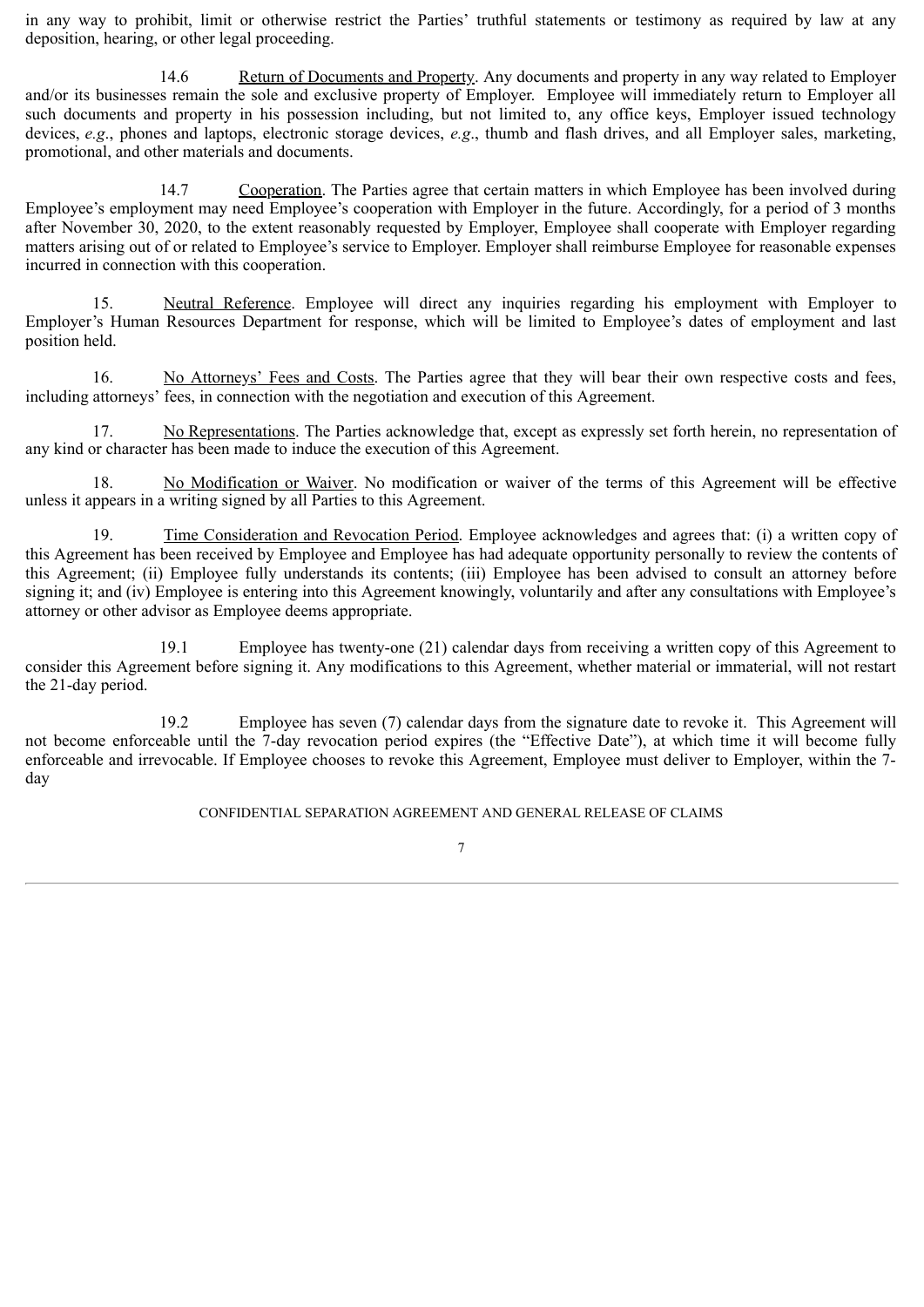revocation period, a signed notice of revocation delivered by electronic mail to Hiroki Suyama at hiroki.suyama@squirepb.com before the Effective Date:

If Employee revokes the Agreement, Employee will not be entitled to any Severance Payment or COBRA Premium Pay whatsoever.

20. Agreement is Voluntary. Employee understands and agrees that:

(a) He has had at an adequate opportunity to consider this Agreement before executing it and believes that this time period was sufficient to review and understand the Agreement;

(b) He has been advised and provided the opportunity to consult with an attorney at his own expense prior to executing this Agreement;

(c) He has carefully read and fully understands all of the provisions of this Agreement and is agreeing to be bound by them;

(d) He is, through this Agreement, releasing Employer and the other Kura Sushi Releasees from any and all claims he or his heirs may have against Employer and the other Kura Sushi Releasees, but is not releasing any claim that may arise after the execution of this Agreement;

(e) He knowingly and voluntarily agrees to all of the terms set forth in this Agreement, and intends to be legally bound by the same; and

(f) He has received Consideration for entering into this Agreement beyond which he would otherwise be legally entitled to receive at this time.

21. Jurisdiction and Venue. The Parties agree that any dispute regarding any aspect of this Agreement will be venued in Orange County Superior Court or in the United States District Court for the Central District of California located in Orange County, and the Parties each agree to submit to the personal jurisdiction of those two courts.

22. Waiver. The failure of Employer or Employee to insist upon strict adherence to any term of this Agreement on any occasion will not be considered a waiver thereof, or deprive that Party of the right thereafter to insist upon strict adherence to that term or any other term of this Agreement.

23. Severability. Should any provision in this Agreement be determined to be invalid, the validity of the remaining provisions will not be affected thereby, and the invalid provision will be deemed not to be part of this Agreement, and all remaining provisions will remain valid and enforceable.

24. Entire Agreement. This Agreement sets forth the entire agreement between the Parties and supersedes any prior agreements between the Parties pertaining to the subject matter of this Agreement.

CONFIDENTIAL SEPARATION AGREEMENT AND GENERAL RELEASE OF CLAIMS